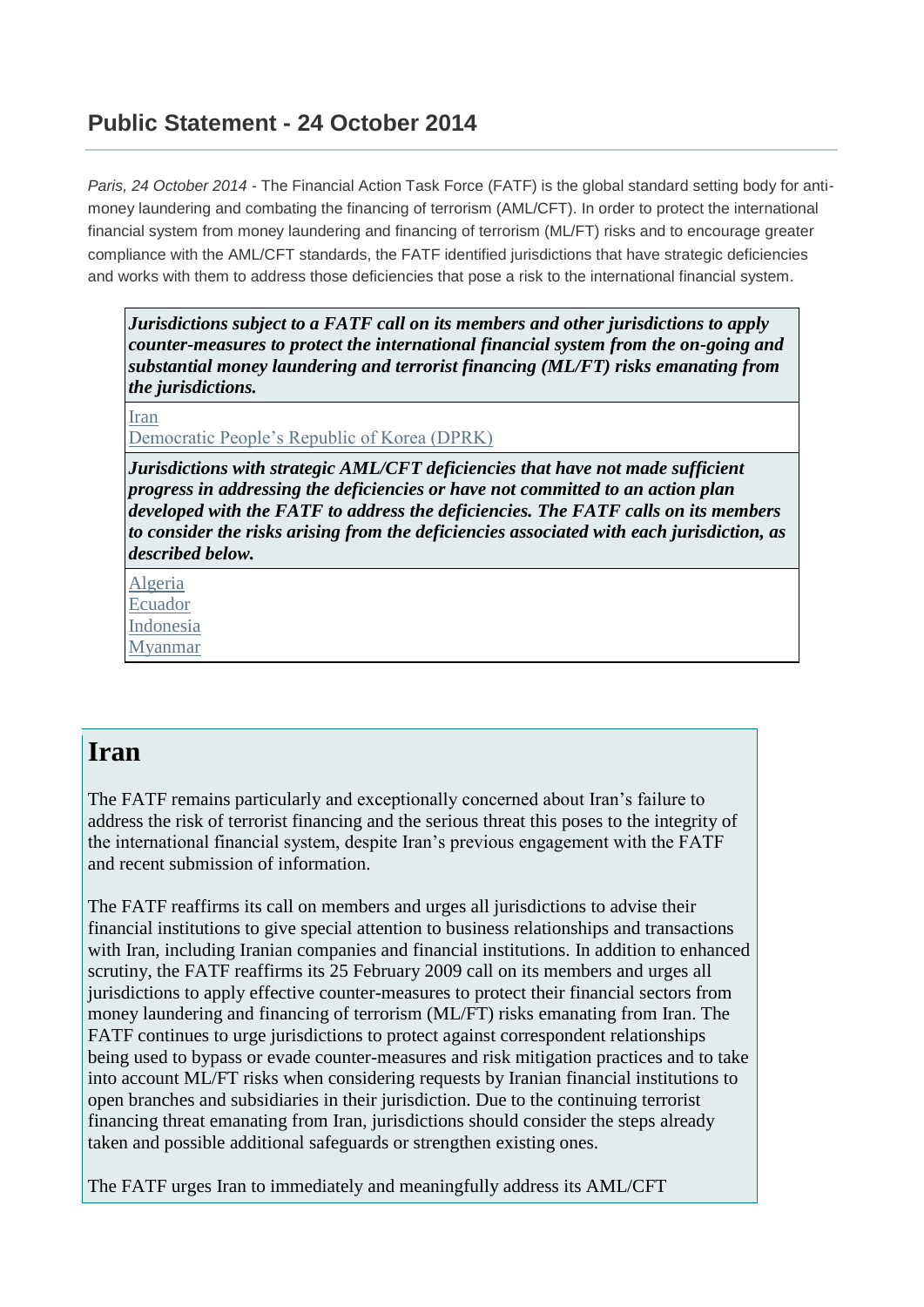deficiencies, in particular by criminalising terrorist financing and effectively implementing suspicious transaction reporting requirements. If Iran fails to take concrete steps to continue to improve its CFT regime, the FATF will consider calling on its members and urging all jurisdictions to strengthen counter-measures in February 2015.

#### **Democratic People's Republic of Korea (DPRK)**

Since June 2014, the DPRK has further engaged directly with the FATF and APG to discuss its AML/CFT deficiencies. The FATF urges the DPRK to continue its cooperation with the FATF and to provide a high-level political commitment to the action plan developed with the FATF.

The FATF remains concerned by the DPRK's failure to address the significant deficiencies in its anti-money laundering and combating the financing of terrorism (AML/CFT) regime and the serious threat this poses to the integrity of the international financial system. The FATF urges the DPRK to immediately and meaningfully address its AML/CFT deficiencies.

The FATF reaffirms its 25 February 2011 call on its members and urges all jurisdictions to advise their financial institutions to give special attention to business relationships and transactions with the DPRK, including DPRK companies and financial institutions. In addition to enhanced scrutiny, the FATF further calls on its members and urges all jurisdictions to apply effective counter-measures to protect their financial sectors from money laundering and financing of terrorism (ML/FT) risks emanating from the DPRK. Jurisdictions should also protect against correspondent relationships being used to bypass or evade counter-measures and risk mitigation practices, and take into account ML/FT risks when considering requests by DPRK financial institutions to open branches and subsidiaries in their jurisdiction.

# **Algeria**

Algeria has taken steps towards improving its AML/CFT regime. However, despite Algeria's high-level political commitment to work with the FATF and MENAFATF to address its strategic AML/CFT deficiencies, Algeria has not made sufficient progress in implementing its action plan within the established timelines, and certain strategic deficiencies remain. Algeria should continue to work on implementing its action plan to address these deficiencies, including by: (1) adequately criminalising terrorist financing; (2) establishing and implementing an adequate legal framework for identifying, tracing and freezing terrorist assets and (3) adopting customer due diligence obligations in compliance with the FATF Standards. The FATF encourages Algeria to address its remaining deficiencies and continue the process of implementing its action plan.

# **Ecuador**

Ecuador has taken steps towards improving its AML/CFT regime including by issuing AML/CFT regulations for companies supervised by Superintendence of Companies. However, despite Ecuador's high-level political commitment to work with the FATF and GAFISUD to address its strategic AML/CFT deficiencies, Ecuador has not made sufficient progress in implementing its action plan, and certain strategic deficiencies remain. Ecuador should continue to work on implementing its action plan to address these deficiencies, including by (1) establishing and implementing adequate procedures to identify and freeze terrorist assets